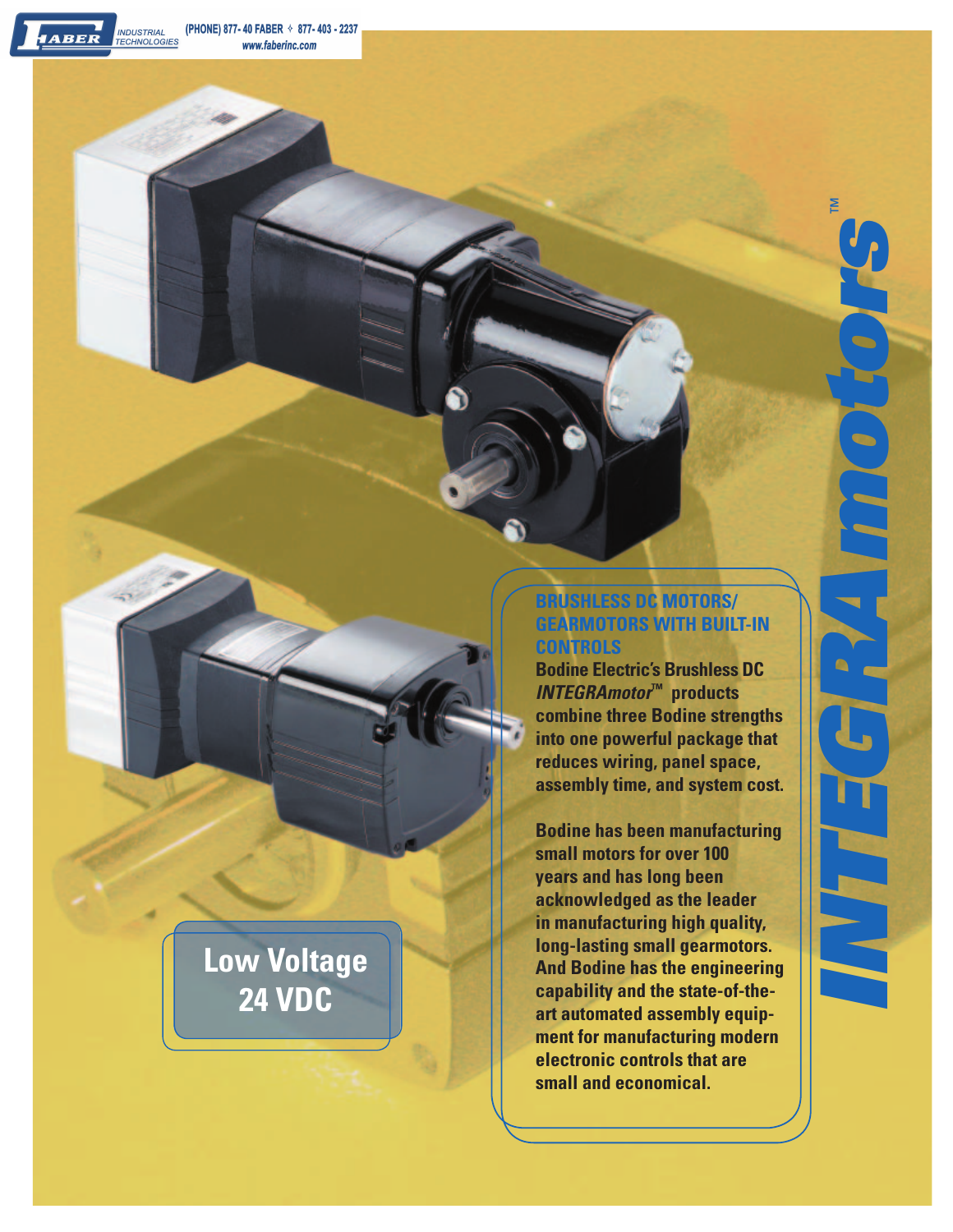

Bodine Electric's new *INTEGRAmotor***TM** Brushless DC products integrate three motion control components into one compact package. The perfect match of motor, speed control, and gearhead provide simplified wiring, reduced panel space, faster assembly times, and lower system costs.

## **NEW! PWM Input Models**

The new type 22B/FV models combine a 24VDC Brushless DC Motor with a built-in, open loop, voltage mode PWM controller. They accept PWM input from an external motion or speed controller, and feature amplifier enable, direction input, dynamic braking, and a built-in, 256 PPR, 2-channel encoder. These models are designed to be used in applications that would typically require more costly stepper or high-end servo motors. **Please visit our website for detailed information on the new 22B/FV series.**

### **22B/SR Features**

- Integral control simplifies installation, minimizes EMI & reduces wiring cost
- Totally enclosed motor construction
- Single plug-in connector for power & logic
- Inputs for run, brake, speed, & direction
- 12 pulse/revolution tach output
- Dynamic braking for quick stops
- Current limit protects motor from overload
- Small size takes up minimal space
- cURus (UL recognized for USA and Canada), CE
- For our complete line of brushless products see page 103

| <b>Motor Output</b>         |                    | <b>Control Input</b> |                       |                                  | Length       | Weight | <b>Product</b> | <b>Model</b>  |
|-----------------------------|--------------------|----------------------|-----------------------|----------------------------------|--------------|--------|----------------|---------------|
| <b>Speed Range</b><br>(rpm) | Torque<br>(oz-in.) | <b>HP</b>            | <b>Volts</b><br>(VDC) | <b>Continuous</b><br><b>Amps</b> | XH<br>(inch) | (Ibs.) | <b>Type</b>    | <b>Number</b> |
| 200-2500                    | 25                 | 1/16                 | 24                    | 4.0                              | 4.7          | 2.5    | 22B2BEBL/SR    | 3802          |
| 200-2500                    | 50                 | 1/8                  | 24                    | 6.0                              | 5.7          | 3.5    | 22B4BEBL/SR    | 3804          |

#### **22B/SR and 22B/FV** *INTEGRAmotor***™**

*22B/FV*

FROM BODI

ABER



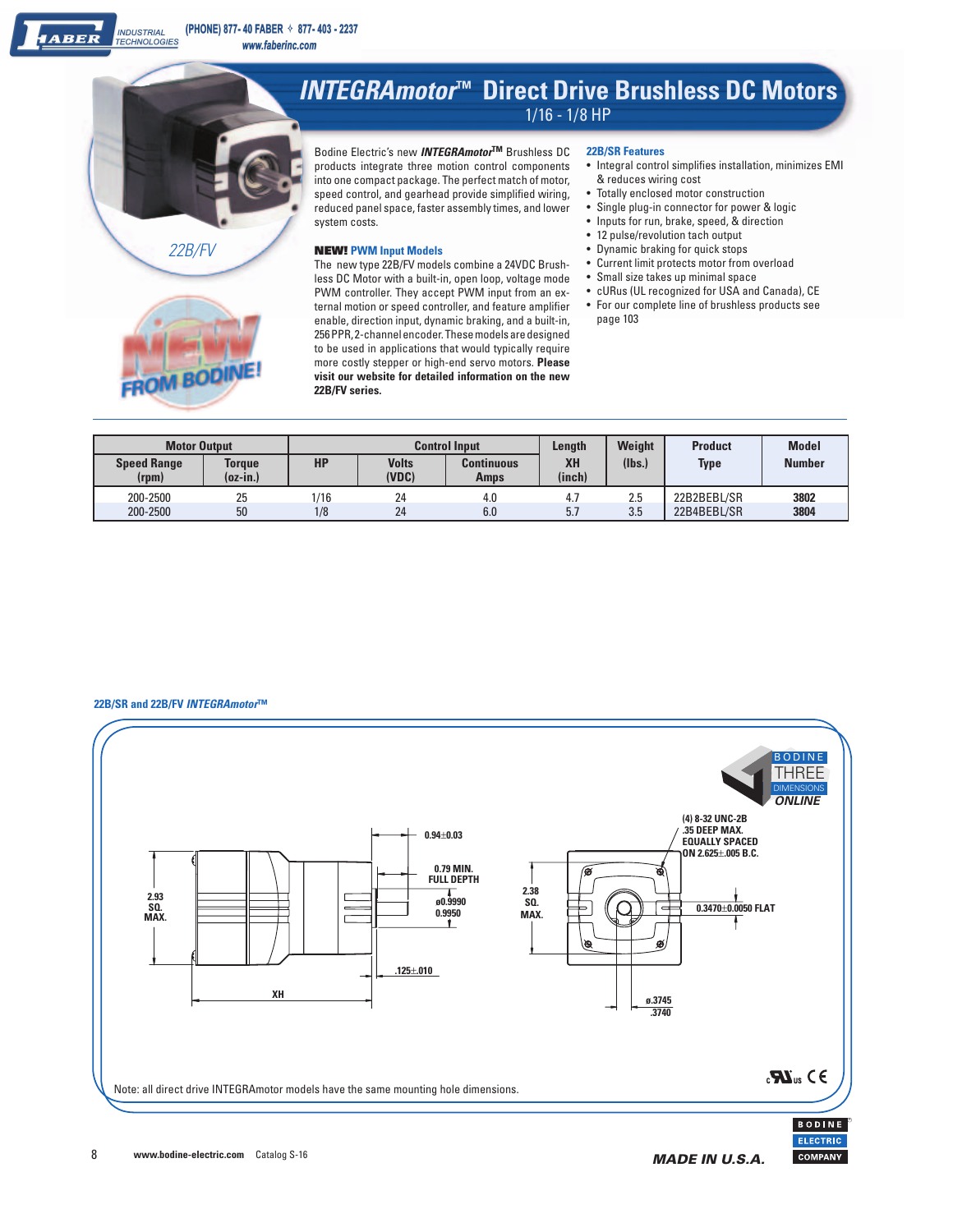# *INTEGRAmotor***™ Parallel Shaft BLDC Gearmotors** Up to 100 lb-in. continuous

Bodine Electric's new *INTEGRAmotor***TM** Brushless DC products integrate three motion control components into one compact package. The perfect match of motor, speed control, and gearhead provide simplified wiring, reduced panel space, faster assembly times, and lower system costs.

# **NEW! PWM Input Models**

 $ABER$ 

The new type 22B/FV models combine a 24VDC Brushless DC Motor with a built-in, open loop, voltage mode PWM controller. They accept PWM input from an external motion or speed controller, and feature amplifier enable, direction input, dynamic braking, and a built-in, 256 PPR, 2-channel encoder. These models are designed to be used in applications that would typically require more costly stepper or high-end servo motors. **Please visit our website for detailed information on the new 22B/FV series.**

- **Same Features as 22B/SR Direct Drive Motors, PLUS:** • Integral gear reducer increases torque and
- reduces speed
- Helical & spur gearing for high efficiency
	- Oil lubrication for long life
	- Unvented gearhousing for universal, horizontal mounting
	- High-strength thermoplastic input gear for quiet operation
	- Output torque ratings chosen for long, reliable life • For our complete line of brushless products see page 103
- **Optional Accesories**
- "L" bracket kit model 5968, see page 122

| <b>Motor Output</b>         |                             | <b>Control Input</b> |           |                       | Length                           | Weight              | <b>Product</b> | <b>Model</b>   |                     |
|-----------------------------|-----------------------------|----------------------|-----------|-----------------------|----------------------------------|---------------------|----------------|----------------|---------------------|
| <b>Speed Range</b><br>(rpm) | <b>Torque</b><br>$(Ib-in.)$ | Gear<br><b>Ratio</b> | <b>HP</b> | <b>Volts</b><br>(VDC) | <b>Continuous</b><br><b>Amps</b> | <b>XH</b><br>(inch) | (Ibs.)         | <b>Type</b>    | Number <sup>1</sup> |
| $0.7 - 8$                   | 100                         | 300:1                | 1/16      | 24                    | 4.0                              | 7.9                 | 4.8            | 22B2BEBL/SR-Z4 | N3864               |
| $0.7 - 8$                   | 40                          | 300:1                | 1/16      | 24                    | 4.0                              | 6.7                 | 3.8            | 22B2BEBL/SR-D5 | N3837               |
| $1 - 14$                    | 100                         | 180:1                | 1/16      | 24                    | 4.0                              | 7.9                 | 4.8            | 22B2BEBL/SR-Z4 | 3863                |
| $1 - 14$                    | 40                          | 180:1                | 1/16      | 24                    | 4.0                              | 6.7                 | 3.8            | 22B2BEBL/SR-D4 | 3836                |
| $2 - 28$                    | 97                          | 90:1                 | 1/16      | 24                    | 4.0                              | 7.9                 | 4.8            | 22B2BEBL/SR-Z4 | N3862               |
| $2 - 28$                    | 40                          | 90:1                 | 1/16      | 24                    | 4.0                              | 6.7                 | 3.8            | 22B2BEBL/SR-D4 | N3835               |
| $3 - 42$                    | 95                          | 60:1                 | 1/11      | 24                    | 5.0                              | 8.4                 | 5.3            | 22B3BEBL/SR-Z3 | N3861               |
| $3 - 42$                    | 40                          | 60:1                 | 1/16      | 24                    | 4.0                              | 6.7                 | 3.8            | 22B2BEBL/SR-D3 | N3834               |
| $7 - 83$                    | 52                          | 30:1                 | 1/11      | 24                    | 5.0                              | 8.4                 | 5.3            | 22B3BEBL/SR-Z3 | 3860                |
| $7 - 83$                    | 29                          | 30:1                 | 1/16      | 24                    | 4.0                              | 6.7                 | 3.8            | 22B2BEBL/SR-D3 | 3829                |
| 11-139                      | 31                          | 18:1                 | 1/11      | 24                    | 5.0                              | 7.4                 | 5.3            | 22B3BEBL/SR-Z2 | N3859               |
| 11-139                      | 17                          | 18:1                 | 1/16      | 24                    | 4.0                              | 6.7                 | 3.8            | 22B2BEBL/SR-D3 | N3828               |
| 17-208                      | 20                          | 12:1                 | 1/11      | 24                    | 5.0                              | 7.4                 | 5.3            | 22B3BEBL/SR-Z2 | N3858               |
| 17-208                      | 12                          | 12:1                 | 1/16      | 24                    | 4.0                              | 6.7                 | 3.8            | 22B2BEBL/SR-D3 | 3827                |
| 33-417                      | 10                          | 6:1                  | 1/11      | 24                    | 5.0                              | 7.4                 | 5.3            | 22B3BEBL/SR-Z2 | 3857                |
| 33-417                      | 5.8                         | 6:1                  | 1/16      | 24                    | 4.0                              | 6.7                 | 3.8            | 22B2BEBL/SR-D3 | 3826                |

**1 NOTE: Model numbers shown in bold type are in stock. "N" model numbers require lead time and minimum quantities.**

# **22B-D and 22B-Z** *INTEGRAmotor***™ (/SR and /FV)**





*™* **New** e-TORQ<sup>TM</sup>

*22B-D and 22B-Z*

**ROM BODINE** 

**AC** Induction

Permanent Magnet DC

**Brushless DC** 

Index